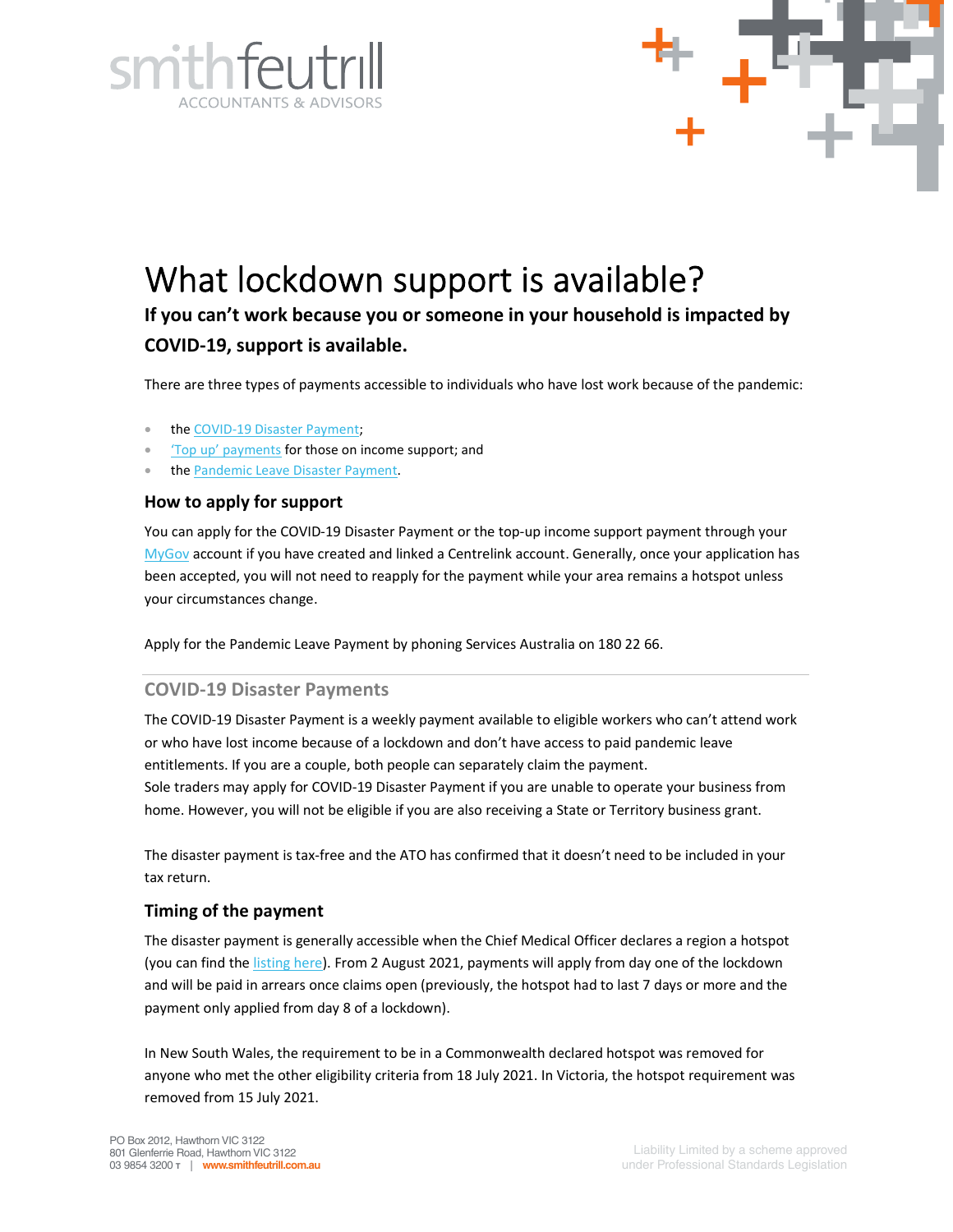| Area       |                                             | Date of declaration | Disaster payment accessible from |
|------------|---------------------------------------------|---------------------|----------------------------------|
| <b>ACT</b> | All                                         | 12 August 2021      | 20 August 2021*                  |
| <b>NSW</b> | All                                         |                     | 18 July 2021                     |
| QLD        | City of Brisbane, Moreton Bay Region,       | 1 August 2021       | 7 August 2021*                   |
|            | Redland City, Logan City, City of Ipswich,  |                     |                                  |
|            | Shire of Noosa, City of Gold Coast, Lockyer |                     |                                  |
|            | Valley Region, Scenic Rim Region, Somerset  |                     |                                  |
|            | Region and Sunshine Coast Region            |                     |                                  |
| QLD        | Regional Council of Cairns and Shire of     | 8 August 2021       | 16 August 2021*                  |
|            | Yarrabah Old                                |                     |                                  |
| SA         | Metropolitan Adelaide                       | 20 July 2021        | 28 July 2021                     |
| <b>VIC</b> | All                                         | 22 July 2021        | 25 July 2021*                    |
| <b>VIC</b> | All                                         | 5 August 2021       | 13 August 2021*                  |

*\*Payment paid in arrears from date of declaration (day 1 of the lockdown).* 

## **How much is the payment?**

The COVID-19 disaster payment amount available depends on how many hours of work you have lost in the week:

| <b>Hours of work lost</b>                | Disaster payment amounts* |  |
|------------------------------------------|---------------------------|--|
| Between 8 and 20 (or a full day of work) | \$450                     |  |
| 20 or more                               | \$750                     |  |

*\* From 2 August 2021* 

The payment applies to each week of lockdown you are eligible.

## **Eligibility**

The COVID-19 disaster payment is emergency relief. It is available if you:

- Live or work in an area that is subject to a state or territory public health order that imposes restriction on movement and is declared a Commonwealth COVID-19 hotspot, or
- Have visited an area that is a Commonwealth COVID-19 hotspot and you are subsequently subject to a restricted movement order when you return to other parts of the impacted region or interstate.

#### And you:

- Are an Australian citizen, permanent resident or temporary visa holder who has the right to work in Australia, and
- Are aged 17 years or over, and
- Have lost 8 hours or more of work or a full day of your usual work as a result of the restrictions losing work includes being stood down by your employer, not being assigned any shifts for the week of restrictions and being unable to work from home. Losing a full day of what you were scheduled to work but could not work because of a restricted movement order includes not being able to attend a fulltime, part-time or casual shift of less than 8 hours, and
- Don't have paid pandemic-related leave available through your employer (annual or personal leave is not taken into account), and
- Are not receiving income support payments, a state or territory pandemic payment, Pandemic Leave Disaster Payment or state small business payment for the same period. See '*Top up' payments for those on income support* below. Income support payments include Age Pension, Austudy, Carer Payment, Disability Support Pension, Farm Household Allowance, JobSeeker Payment, Parenting Payment, Partner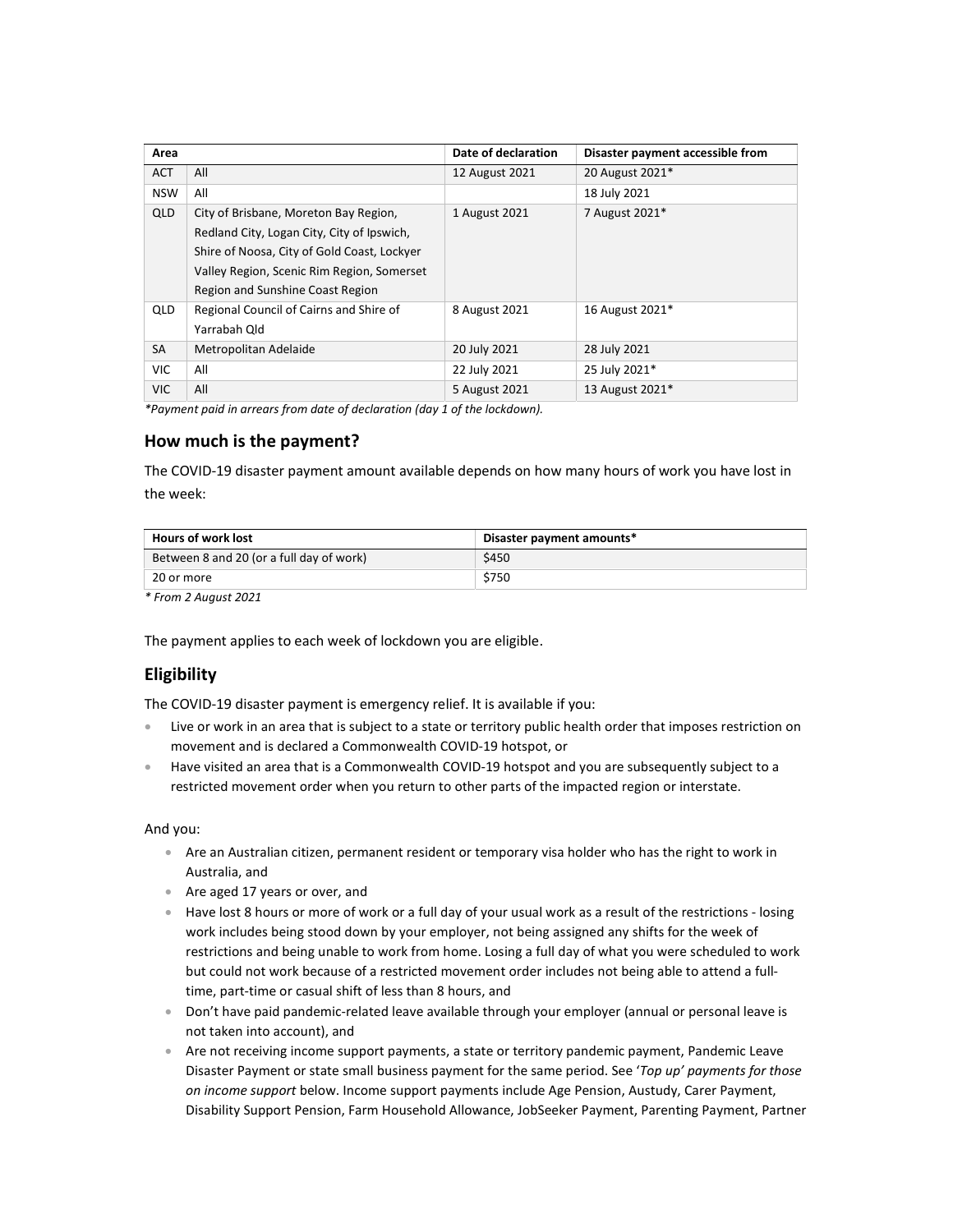Allowance, Special Benefit, Widow Allowance, Youth Allowance and Income Support Supplement, Service Pension or Veteran Pension from the Department of Veterans' Affairs.

# **'Top up' payments for those on income support**

A special \$200 a week 'top-up' payment is available to those who are ineligible for the COVID-19 disaster payment because they receive an income support payment through social security, ABSTUDY Living Allowance, Dad and Partner Pay or Parental Leave Pay. The top-up payment is in addition to your existing income support payment, if you can demonstrate:

- You have lost more than 8 hours of work and
- Reported employment income to Centrelink at least once on or after 29 April 2021 or had ongoing employment income on or after 29 April 2021, and
- You meet the other eligibility requirements for the COVID-19 Disaster Payment.

If you are a member of a couple, you can both apply for this payment.

## **Pandemic Leave Disaster Payment**

The Pandemic Leave Disaster Payment is for those who have been advised by their relevant health authority to self-isolate or quarantine because they:

- Test positive to COVID-19;
- Have been identified as a close contact of a confirmed COVID-19 case;
- Care for a child, 16 years or under, who has COVID-19; or
- Care for a child, 16 years or under, who has been identified as a close contact of a confirmed COVID-19 case; or
- Care for a person who has tested positive to COVID-19.

## **How much is the payment?**

The payment is \$1,500 for each 14 day period you are advised to self-isolate or quarantine. If you are a couple, you both can claim this payment if you meet the eligibility criteria.

# **Eligibility**

The Pandemic Leave Disaster Payment is available if you:

- Are an Australian citizen, permanent resident or temporary visa holder who has the right to work in Australia; and
- Are aged 17 years or over; and
- Are unable to go to work and earn an income; and
- Do not have appropriate leave entitlements, including pandemic sick leave, personal leave or carers leave; and
- Are not getting any income support payment, ABSTUDY Living Allowance, Paid parental leave or Dad and Partner Pay. Income support payments include Age Pension, Austudy, Carer Payment, Disability Support Pension, Farm Household Allowance, JobSeeker Payment, Parenting Payment, Partner Allowance, Special Benefit, Widow Allowance, Youth Allowance and Income Support Supplement, Service Pension or Veteran Pension from the Department of Veterans' Affairs.